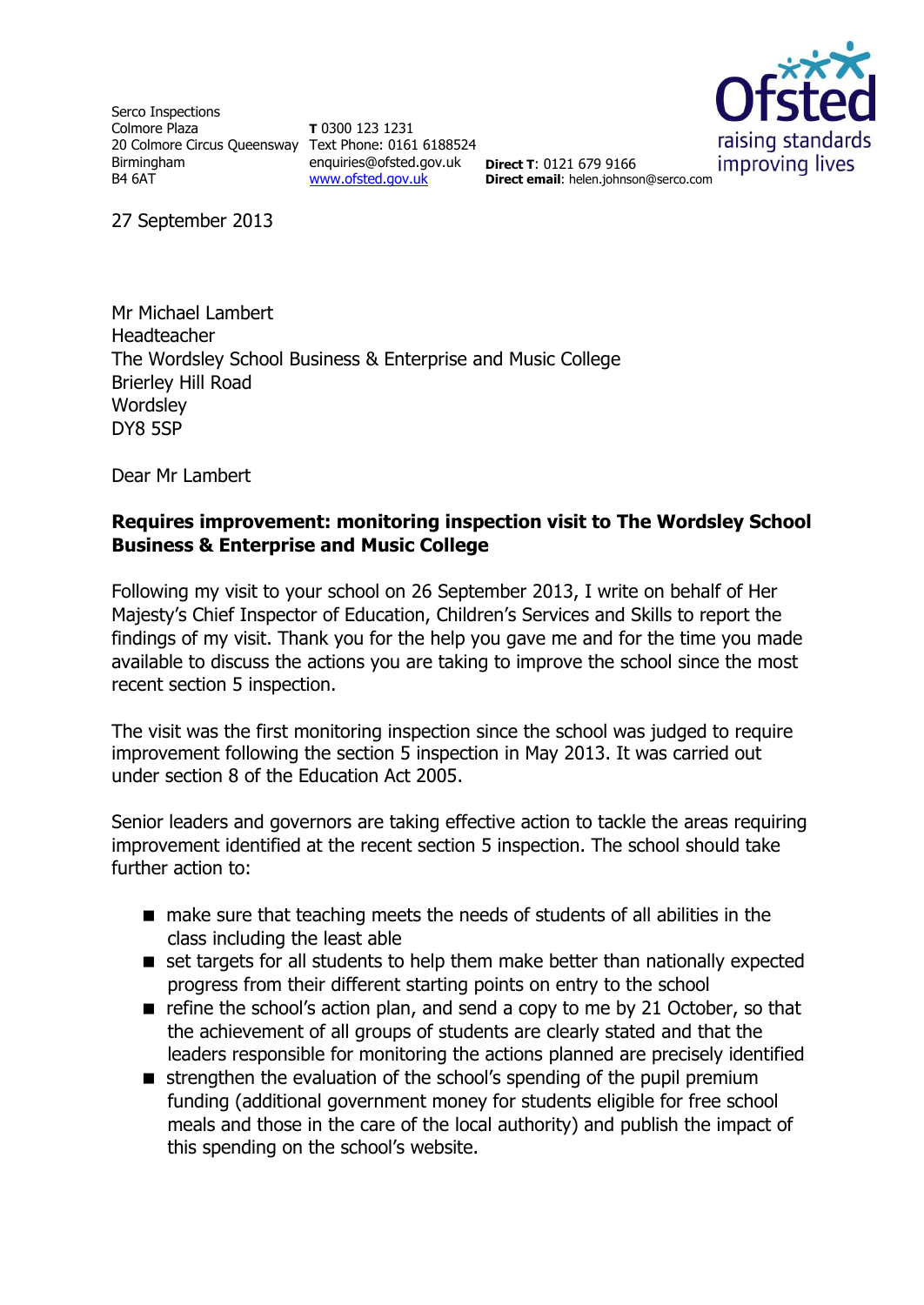

## **Evidence**

During the visit, I met with you, other senior leaders, the Chair of the Governing Body and three other governors to discuss the action taken since the last inspection. I also met with a representative of the local authority and evaluated the school improvement plan. Together, we made short visits to some lessons and I considered documentation relating to students' achievement and the monitoring of teaching.

## **Context**

There have been no important changes to the context of the school since the time of the last inspection.

# **Main findings**

Some specific improvements were slow to start, in part because the school was awaiting the outcome of a complaint about the section 5 inspection. However, the momentum of improvement has increased and leaders' plans and, most importantly their actions, are making a positive difference. The short visits we made to lessons confirm the students' positive attitudes to learning and good behaviour.

School leaders have checked on the quality of students' learning through visits to lessons and looking at students' books and written work. Where necessary, individual teachers or groups of teachers have been supported to tackle areas that need to be improved and the school's records show that this is beginning to make a difference. More training for teachers is planned to focus on improving key aspects of their work. A new marking policy was introduced at the beginning of the year. Further evaluation of the impact of this work is due to take place. As headteacher, you and your fellow senior leaders have revised the process and timings of when you will review how well each subject area is making a difference to students' achievement. This means you can make sure that additional support can be given to students more quickly if needed.

School leaders have a comprehensive view of the 2013 GCSE results. Initial analysis indicates that, in English and mathematics, students' achievement requires improvement. This analysis also shows that some less able students made slower progress than their more able classmates. School leaders are investigating in more detail to what extent this is also the case for students currently in school. Given this issue, we agreed that school leaders should also look again at how well teachers plan activities to meet the needs of less able students. The gap between students supported by additional government funding and all students in the school narrowed slightly in 2013. Currently, the school sets 'aspirational' targets for the most able students. However, targets for all students to make better than expected progress from their different starting points are not consistently set. Once these have been set, teaching and other aspects of the school's work must ensure that students can achieve these targets and therefore make 'good' progress.